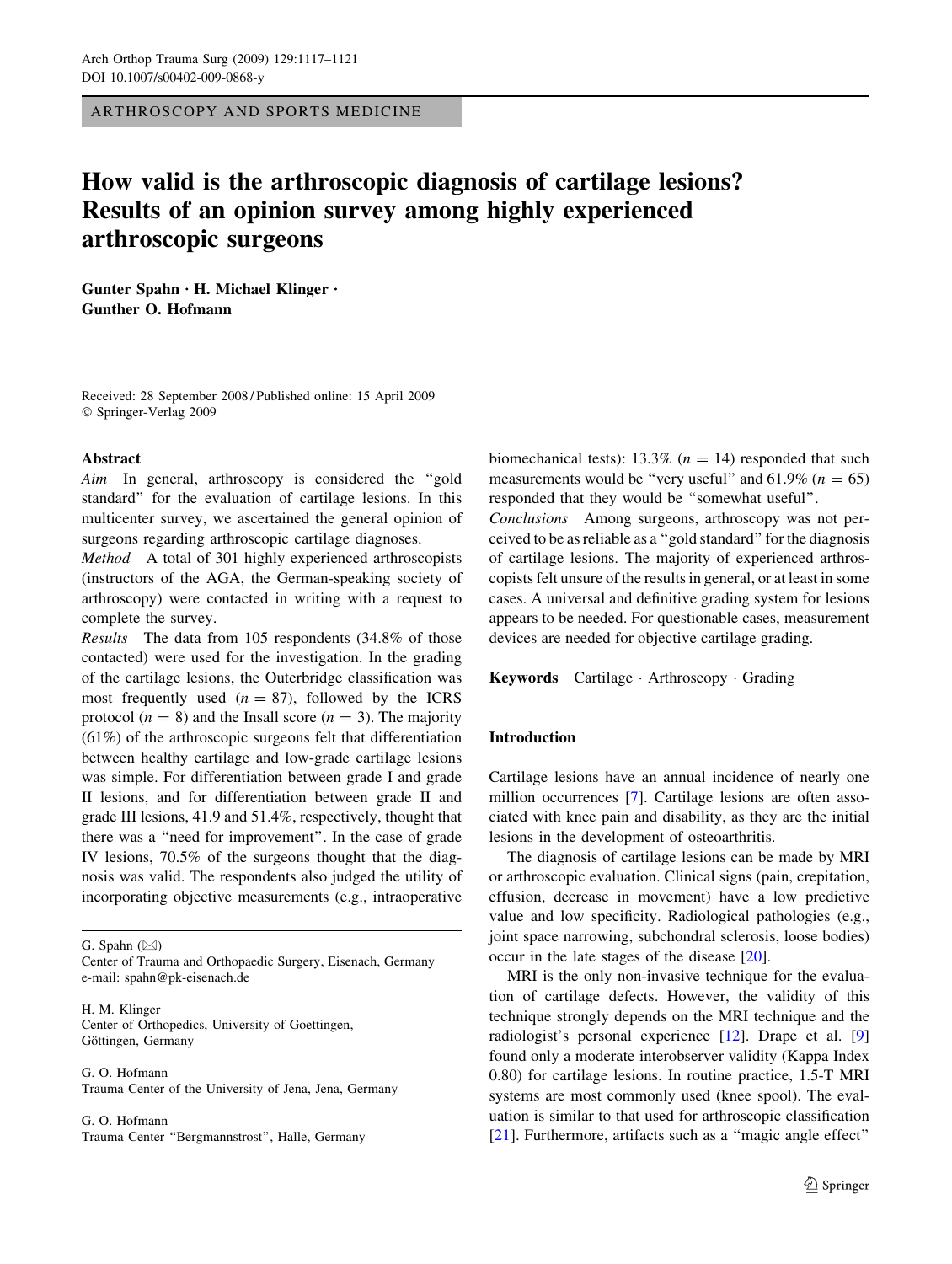can complicate valid evaluation. Small lesions  $(< 5$  mm in diameter) can be overlooked [[14\]](#page-4-0). Innovative techniques like turbo spins or dGEMRIC have a higher resolution and make it possible to measure cartilage volume and thickness exactly. However, these techniques currently are not generally available for routine use.

Arthroscopy is considered the most valid method for cartilage evaluation. There is a general consensus that arthroscopy is an invasive method and should only be performed with therapeutic intentions. ''Diagnostic arthroscopies'' should be an extremely rare exception. However, different kinds of cartilage treatment require exact intraoperative grading of the lesions.

Although several classifications (Table [1](#page-2-0)) have been proposed, arthroscopy has emerged as the method of choice in the diagnosis of cartilage lesions. The grading of cartilage lesions is based on descriptions of the evaluations.

The arthroscopic diagnosis is made by visualization and palpation by the hook. Low-grade lesions are represented by superficial fissures, irregularities, and cartilage softening. High-grade lesions manifest as deep fissures up to the subchondral bone, as flakes, or as a complete defect. However, there is still no consensus regarding the true validity of arthroscopy in the diagnosis of cartilage lesions [[13\]](#page-4-0).

In 1997, Jerosch et al. [\[16](#page-4-0)] conducted a study to determine the interobserver agreement in arthroscopic findings. The mean Kappa Index for cartilage lesions among 39 highly skilled arthroscopists was only 67.4. The best consensus was found in cases of intact cartilage; this is consistent with the results of Brismar et al. [[4\]](#page-4-0), who found a mean interobserver agreement of more than 80% for grade I or IV lesions but a poor agreement in cases of grade II or III lesions (65%).

To improve the arthroscopic diagnosis of cartilage lesions, objective biomechanical techniques for measuring chondromalacia were developed [[10,](#page-4-0) [22](#page-4-0)]. Spahn et al. [[19\]](#page-4-0) created a device to measure degeneration within chondral areas using a near-infrared probe.

In general, there are a number of pitfalls in the arthroscopic diagnosis of cartilage lesions. Thus, this calls into question the generally accepted notion that arthroscopy is the gold standard for the diagnosis of cartilage lesions.

This study was undertaken to ascertain the general opinion among surgeons regarding arthroscopic cartilage diagnoses based on a multicenter survey.

# Materials and methods

Study design

(''Deutschsprachige Arbeitsgemeinschaft fu¨r Arthroskopie'', or ''German-speaking society of arthroscopy'') is the largest arthroscopic society worldwide. ''AGA-Instructors'' are highly experienced surgeons and the society's opinion leaders. The addresses of the instructors were available on the society's website [\(http://www.aga-online.de](http://www.aga-online.de)). The survey included 10 items as listed in Table [2](#page-3-0).

# Results

### General information

From a total of 301 surveys sent, 121 were returned. Of the returned surveys, 16 were filled out incompletely and excluded from evaluation. Thus, in this investigation, the data from 105 surveys (34.8%) were used.

The majority ( $n = 78$ ; 74.3%) of the surgeons' centers performed 100–1,000 arthroscopies per year: 40.0% performed 101–500, and 34.3% performed 501–1000. Less than 100 arthroscopies per year were performed in 12 of the surgeons' centers (11.5%): 5 centers (4.8%) performed 50 or less, and 7 centers (6.7%) performed 51–100. More than 1,000 operations were done in 15 centers (14.3%).

In 30 of the surgeons' centers (28.6%), there was 1 surgeon on staff who performed knee arthroscopies. In the majority of the centers ( $n = 59$ ; 56.2%), 2–5 arthroscopists were active in the operations. In 15 centers (14.3%), more than 5 surgeons were active in arthroscopic surgery.

Grading and registration of cartilage lesions

In the grading of the cartilage lesions, the Outerbridge classification ( $n = 87$ ; 82.9%) was most frequently used, followed by the ICRS protocol ( $n = 8$ ; 7.6%) and the Insall score ( $n = 3$ ; 2.9%). In 4.8% ( $n = 5$ ), surgeons reported describing the lesions with the both Outerbridge and the ICRS grading systems. Two surgeons did not report using any grading systems.

Surgeons who used different grading systems had no significantly differently opinions about their judgments regarding the validity of cartilage grading and the handling of the diagnostics.

Most of the surgeons  $(n = 92; n = 87.6%)$  reported registering all cartilage mean bearing zones as well as nonbearing margins. For eight surgeons (7.6%), only the mean bearing zones were reported to be evaluated. The rest of the surgeons ( $n = 5$ ; 4.8%) handled never or seldom.

The evaluations of cartilage findings were recorded with verbal descriptions in the protocol by 70 surgeons (66.7%). A total of 22 surgeons (21.0%) reported making these descriptions with a draft. The use of video photos was reported by eight surgeons (7.6%). Only three (2.9%)

A total of 301 ''AGA-Instructors'' were contacted in writing with a request to complete the survey. The AGA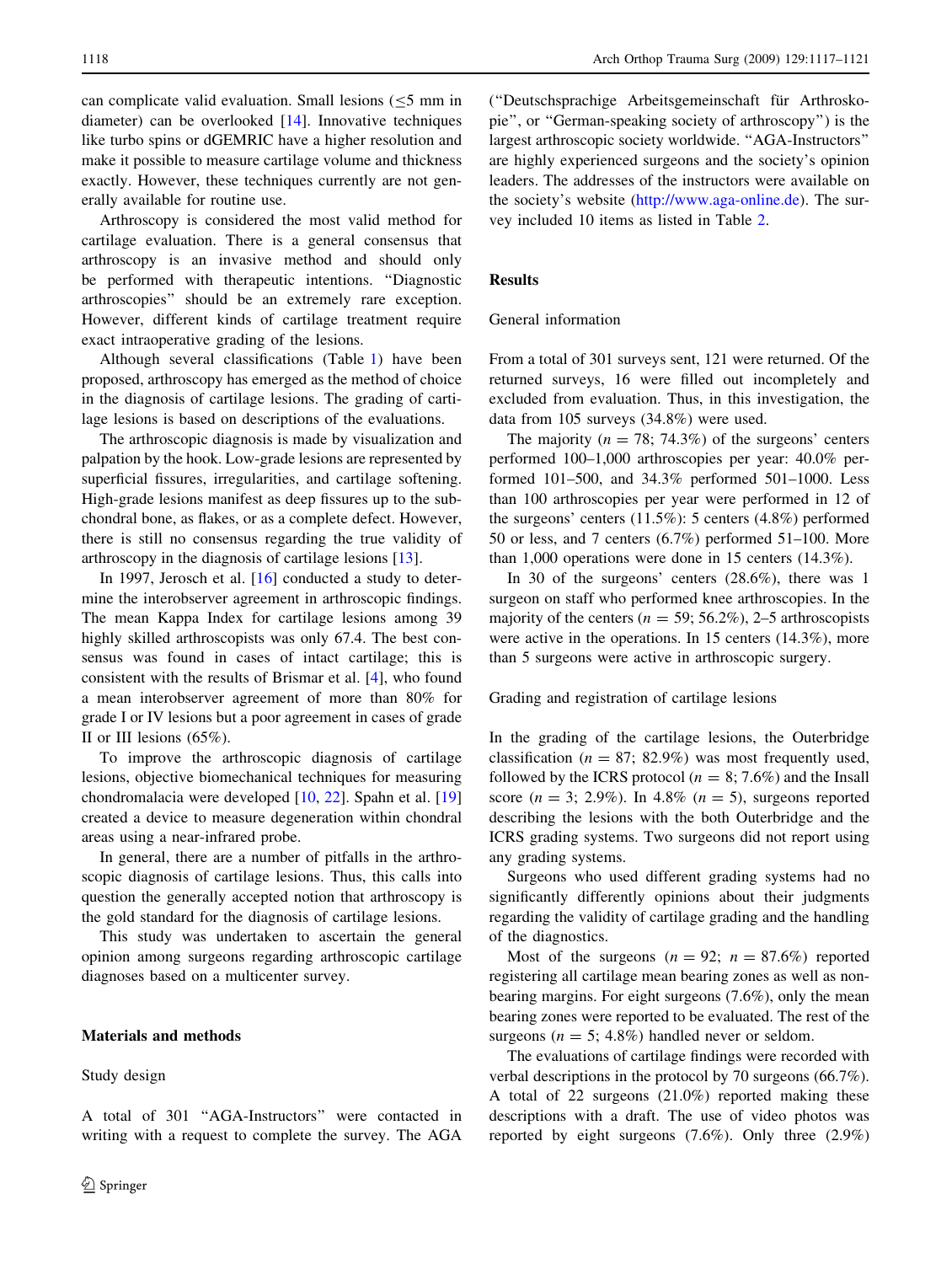Author Grade Description Outerbridge [\[18\]](#page-4-0) I Softening or edema II Fragmentation/tear  $\langle 1/2 \text{ in. } (\sim 1.3 \text{ cm})$ III Fragmentation/tear  $\langle 1/2 \text{ in. } (\sim 1.3 \text{ cm})$ IV Bare open laying subchondral bone Insall [[15](#page-4-0)] I Softening II Deep fissures to the subchondral bone III Fibrillation IV Erosion and exposure of the subchondral bone Ficat [[11](#page-4-0)] I Chondromalacia, surface intact II Chondromalacia, surface with tears or fibrillations III Tear up to the subchondral bone IV Complete ulceration Casscells  $[6]$  $[6]$  I Superficial erosions (diameter <1 cm)

<span id="page-2-0"></span>Table 1 Grading systems for arthroscopic classification of cartilage lesions

| <b>Table 1</b> continued |
|--------------------------|
|                          |

| Author         | Grade  | Description                                                                                                                                              |  |
|----------------|--------|----------------------------------------------------------------------------------------------------------------------------------------------------------|--|
| <b>SFA [8]</b> | Severe | The severity of cartilage degeneration is<br>determined by a visual analogous scale<br>[ranging 0 (normal) to 100 (severely<br>abnormal, complete defect |  |
|                | Size   | Percentage $(\%)$ of cartilage degeneration<br>within the joint surface                                                                                  |  |
|                | A      | Size $(\%)$ of grade I lesions $\times 0.14$                                                                                                             |  |
|                | B      | Size $(\%)$ of grade II lesions $\times 0.34$                                                                                                            |  |
|                | C      | Size $(\%)$ of grade III lesions $\times 0.65$                                                                                                           |  |
|                | D      | Size $(\%)$ of grade IV lesions $\times 1.00$                                                                                                            |  |
|                |        |                                                                                                                                                          |  |

surgeons registered the cartilage lesions by videotape alone. The rest of surgeons registered the cartilage lesions by description and photo (1.0%) or by description and videotape (1.0%).

The arthroscopic hook was an important tool in cartilage grading among 102 surgeons (97.2%). This instrument was used regularly in 70.5%, while in 26.7% it was used only in questionable cases for cartilage evaluation. Only 2.7% reported seldom use.

The sizes of the cartilage lesions were calculated intraoperatively by 97.1% of surgeons  $(n = 102)$ . These surgeons always compared the lesion sizes using the hook graduation. Two surgeons (1.9%) measured the lesion diameters postoperatively by using PC software, and one surgeon did not do any size calculations.

Opinion about the validity of arthroscopic grading in cartilage lesions

The majority (61%) of the arthroscopic surgeons felt that the differentiation between healthy and low-grade destructed cartilage was simple, 21.9% believed that such differentiation ''needed improvement'', and 12.4% believed that differentiation was poor.

A relative consensus was observed regarding the differentiation of deep cartilage defects (grade IV). In this case, 70.5% of the surgeons thought that the diagnoses of grade IV lesions were highly valid. For differentiation between grade I and II lesions or between grade II and III lesions, 41.9 and 51.4%, respectively, felt a ''need for improvement''.

The surgeons also judged the utility of objective measurements (e.g., intraoperative biomechanical tests). The measurements were "very useful" for  $13.3\%$  ( $n = 14$ ) and "somewhat useful" for  $61.9\%$  ( $n = 65$ ). Only 24.8%  $(n = 26)$  of the arthroscopists thought that such objective measurements were not required.

| Outerbridge            | I    | Softening or edema                                                          |
|------------------------|------|-----------------------------------------------------------------------------|
| $[18]$                 | П    | Fragmentation/tear <1/2 in. $({\sim}1.3$ cm)                                |
|                        | Ш    | Fragmentation/tear <1/2 in. $({\sim}1.3$ cm)                                |
|                        | IV   | Bare open laying subchondral bone                                           |
| Insall $[15]$          | Ι    | Softening                                                                   |
|                        | H    | Deep fissures to the subchondral bone                                       |
|                        | Ш    | Fibrillation                                                                |
|                        | IV   | Erosion and exposure of the subchondral<br>bone                             |
| Ficat $[11]$           | L    | Chondromalacia, surface intact                                              |
|                        | П    | Chondromalacia, surface with tears or<br>fibrillations                      |
|                        | Ш    | Tear up to the subchondral bone                                             |
|                        | IV   | Complete ulceration                                                         |
| Casscells [6]          | Ι    | Superficial erosions (diameter $\langle$ 1 cm)                              |
|                        | П    | Erosions without extension to the<br>subchondral bone or diameter 1–2 cm    |
|                        | Ш    | Deep erosions up to the subchondral bone<br>or diameter 1-2 cm              |
|                        | IV   | Complete defect or diameter $>2$ cm                                         |
| Beguin $[2]$           | L    | Swelling and edema                                                          |
|                        | П    | Deep superficial fissures                                                   |
|                        | Ш    | Deep fissures                                                               |
|                        | IV   | Complete defect with widely uncovered<br>subchondral bone                   |
| Bently und             | Ι    | Fibrillation/tear $>0.5$ cm                                                 |
| Dowd $\lceil 3 \rceil$ | П    | Fibrillation/tear 0.5-1 cm                                                  |
|                        | Ш    | Fibrillation/tear 1–2 cm                                                    |
|                        | IV   | Fibrillation with widely uncovered<br>subchondral bone $>2$ cm              |
| Noyes und              | I    | Intact cartilage                                                            |
| Stabler [17]           | Iа   | Softening $<1$ cm                                                           |
|                        | Ib   | Softening $>1$ cm                                                           |
|                        | H    | Fibrillation/tear                                                           |
|                        | Пa   | Fibrillation/tear <half cartilage<br="" of="" slight="" the="">layer</half> |
|                        | IIb  | Fibrillation/tear >half slight of the cartilage<br>layer                    |
|                        | Ш    | Uncovered subchondral bone                                                  |
|                        | Шa   | Bone normal                                                                 |
|                        | IIIb | Bone cysts or osteophytes                                                   |
| ICRS $[5]$             | 0    | Normal                                                                      |
|                        | Ι    | Nearly normal (superficial lesions,<br>softening, fissures)                 |
|                        | П    | Abnormal (lesions extending to $<$ 50% of<br>cartilage depth)               |
|                        | Ш    | Severely abnormal (lesions extending to<br>>50% of cartilage depth)         |
|                        | IV   | Severely abnormal (complete defect)                                         |
|                        |      |                                                                             |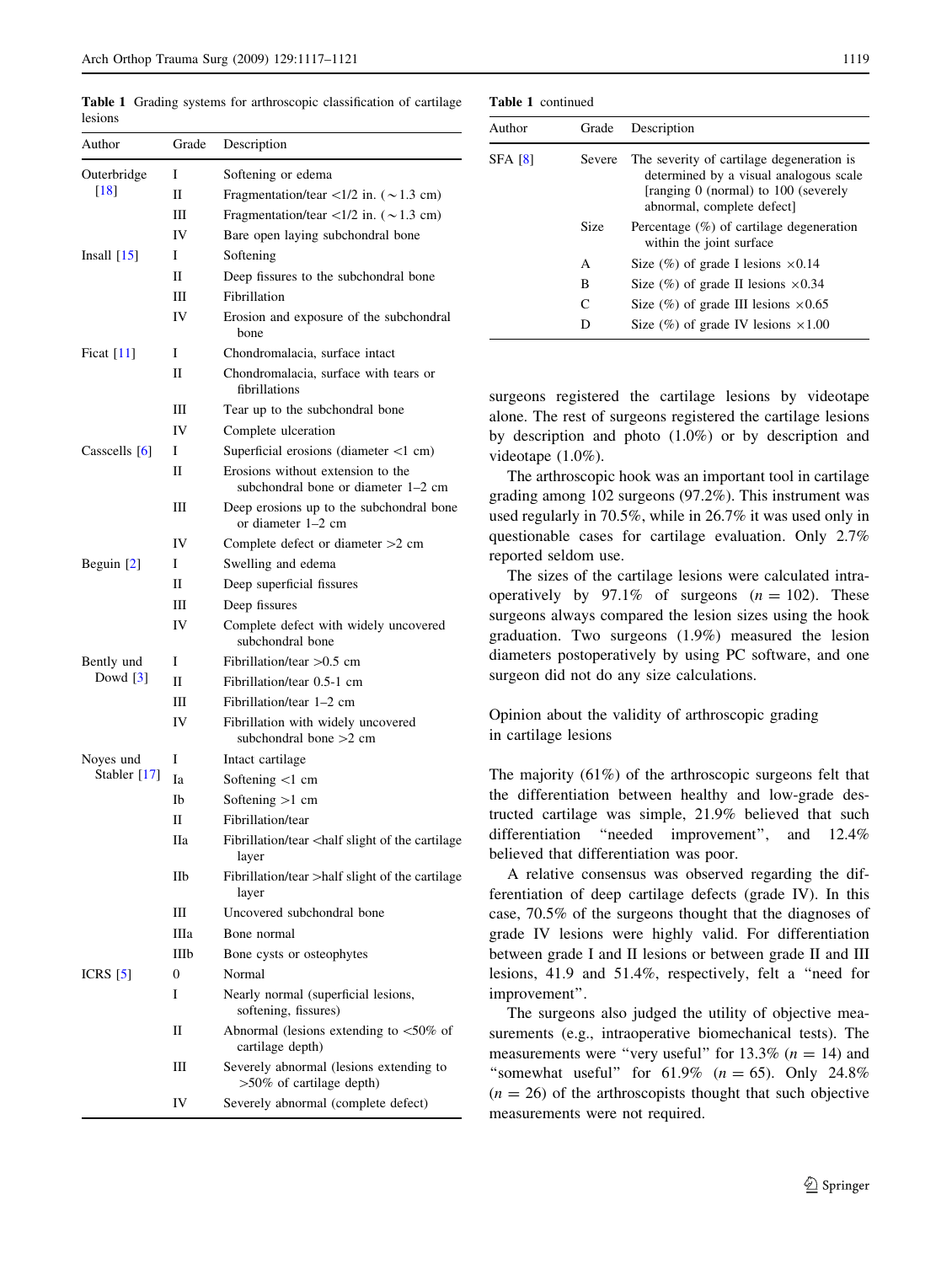Table 2 Items of the survey and possible answers

| Question                                                         | Possible answers                                                       |
|------------------------------------------------------------------|------------------------------------------------------------------------|
| How many knee                                                    | 1                                                                      |
| arthroscopies do you                                             | $2 - 5$                                                                |
| perform in your clinic<br>per year?                              | $<$ 5                                                                  |
| How many arthroscopies                                           | $50$                                                                   |
| are performed                                                    | $51 - 100$                                                             |
| in your clinic every year?                                       | 101-500                                                                |
|                                                                  | $501 - 1,000$                                                          |
|                                                                  | < 1,000                                                                |
| Which grading system do                                          | No                                                                     |
| you regularly                                                    | ICRS                                                                   |
| use to classify cartilage                                        | Outerbridge                                                            |
| lesions and defects?                                             | Insall                                                                 |
|                                                                  | Other                                                                  |
| Which findings do you<br>register regularly<br>in the operations | Generally all joint surfaces<br>differentiated<br>between mean bearing |
| protocol?                                                        | zone and margin                                                        |
|                                                                  | Generally all mean bearing<br>zones                                    |
|                                                                  | Only severe lesions or<br>defects                                      |
|                                                                  | Other                                                                  |
| How do you perform the                                           | Verbal description                                                     |
| evaluation                                                       | Verbal description and draft                                           |
| of cartilage lesions?                                            | Video photo                                                            |
|                                                                  | Videotape                                                              |
|                                                                  | Other                                                                  |
| When do you perform a<br>hook probing                            | In general, all surfaces are<br>probed by hook                         |
| of the cartilage?                                                | Probing by hook only in<br>questionable findings                       |
|                                                                  | Hook is seldom or never<br>used                                        |
|                                                                  | Other instrument is used                                               |
| How do you evaluate the                                          | Calculation intraoperatively                                           |
| size of lesions?                                                 | Measurement<br>intraoperatively                                        |
|                                                                  | PC-measurement<br>postoperatively                                      |
|                                                                  | Other                                                                  |
|                                                                  | Never                                                                  |
| What is your opinion about                                       | Sufficient                                                             |
| the validity                                                     | Needs improvement                                                      |
| in differentiation of<br>cartilage lesions                       | Poor                                                                   |
| between stages?                                                  |                                                                        |
| $0 - I$                                                          |                                                                        |
| I <sub>II</sub><br>$\bullet$                                     |                                                                        |
| $\bullet$ II-III                                                 |                                                                        |

- 
- III–IV

<span id="page-3-0"></span>

| 1120 | Arch Orthop Trauma Surg (2009) 129:1117-1121 |
|------|----------------------------------------------|
|------|----------------------------------------------|

|  | <b>Table 2</b> continued |
|--|--------------------------|
|  |                          |

| <b>Ouestion</b>                                                                                                                                       | Possible answers                                                                            |
|-------------------------------------------------------------------------------------------------------------------------------------------------------|---------------------------------------------------------------------------------------------|
| What is your opinion about<br>intraoperative<br>measurements to<br>objectify cartilage lesions<br>(for example by)<br>hiomechanical<br>measurements)? | Very useful<br>Somewhat useful<br>Not required<br>We just perform cartilage<br>measurements |
| If there were a practical<br>device available<br>to quantify cartilage<br>lesions, when<br>would you use it?                                          | Always<br>In questionable cases<br>Never                                                    |

If a practical tool for objectifying cartilage lesions were available, most surgeons answered that they would use it: 16.2% ( $n = 17$ ) every time; 72.4% ( $n = 76$ ) in questionable cases; and  $11.4\%$  ( $n = 12$ ) never.

# Discussion

This survey was undertaken to determine the opinions of surgeons regarding the use of arthroscopy in the diagnosis of cartilage lesions.

The diagnosis of cartilage lesions can be performed principally by MRI or arthroscopy. In general, arthroscopy is considered the ''gold standard'' because it provides a direct view of the cartilage and allows for palpation by hook probing. However, the validity of arthroscopy depends on the grading system, the experience of the arthroscopist, and good documentation in the operation protocol.

For grading of cartilage lesions, a wide variety of grading systems are used (Table [1\)](#page-2-0). The grading systems summarize the specific results of the evaluation of cartilage lesions in different ways (depth, location, size, alone or in combination).

The Outerbridge grading system is still considered the "gold standard". The original score was created for the description of cartilage lesions within the patella. For a long time, this grading system was most often used in arthroscopy with some modifications. The description of grade II and III lesions (diameter  $\leq 0.5$  in. for grade II lesions and diameter  $>0.5$  in. for grade III lesions) was replaced by description of partial or complete lesions up to the subchondral bone.

The ICRS grading system arose from a consensus conference of the International Cartilage Repair Society, but it is still not considered the standard. The advantage of this system is the use of precise descriptions of cartilage lesions, allowing cartilage evaluations to become much